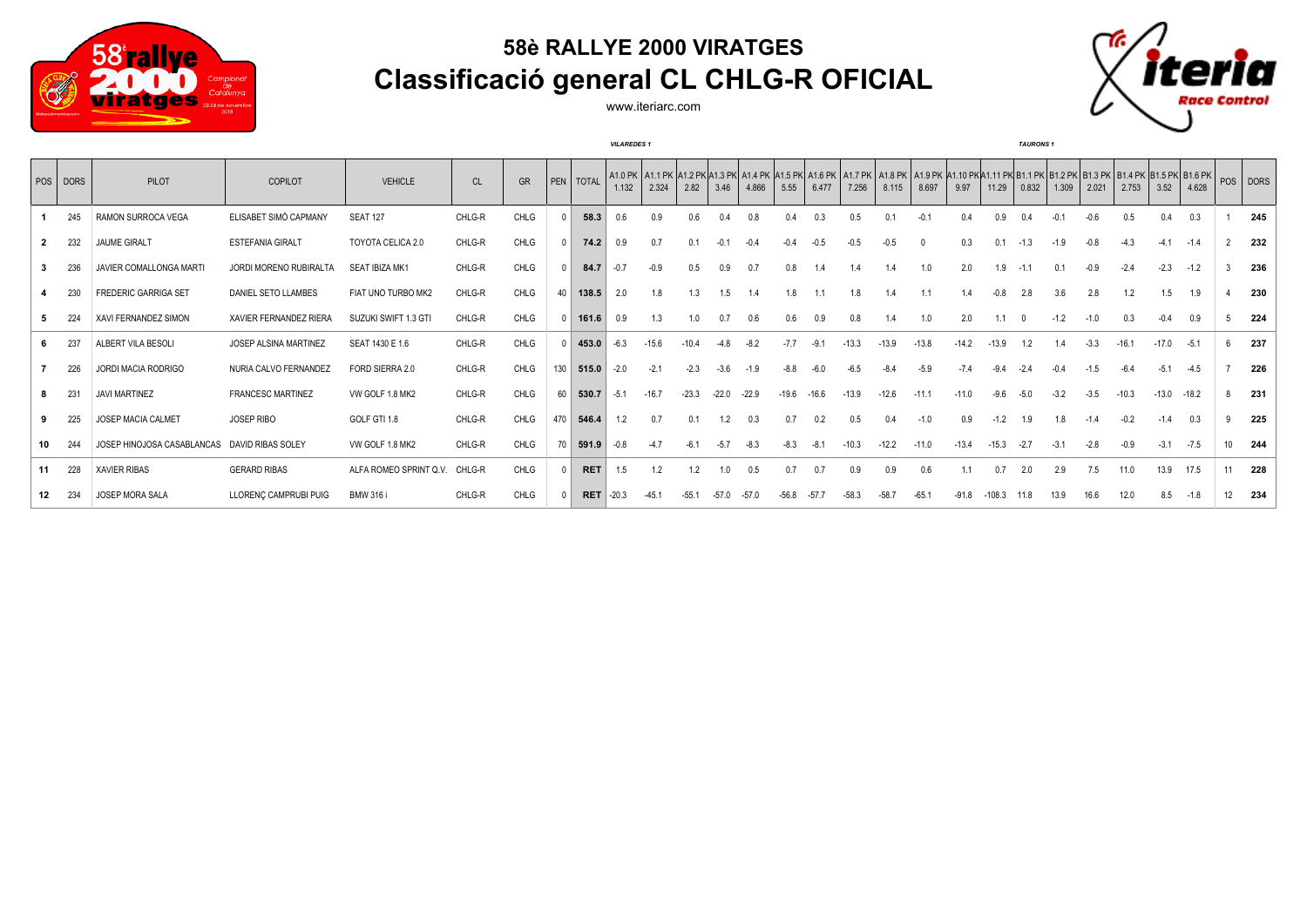





www.iteriarc.com

|              | <b>VILAREDES 2</b> |         |                                                                    |       |       |       |      |        |         |        |       |         | <b>TAURONS 2</b> |         |         |       |       |       |       |        |         | <b>TALAMANCA1</b> |         |       |         |       |        |        |        |        |        |        |                                                                                                                                                                                                                                         |                  |     |
|--------------|--------------------|---------|--------------------------------------------------------------------|-------|-------|-------|------|--------|---------|--------|-------|---------|------------------|---------|---------|-------|-------|-------|-------|--------|---------|-------------------|---------|-------|---------|-------|--------|--------|--------|--------|--------|--------|-----------------------------------------------------------------------------------------------------------------------------------------------------------------------------------------------------------------------------------------|------------------|-----|
|              | POS   DORS         | 5.801   | B1.7 PK   B1.8 PK   B1.9 PK   A2.0 PK   A2.1 PK   A2.2 PK<br>6.546 | 7.018 | 1.132 | 2.324 | 2.72 | 3.46   | 4.866   | 5.43   | 6.477 | 7.256   | 8.115            | 8.697   | 9.97    | 11.29 | 0.832 | 1.309 | 2.021 | 2.753  | 3.52    | 4.628             | 5.801   | 6.546 | 7.018   | 1.185 | 1.91   | 3.105  | 4.57   | 4.821  | 6.81   | 6.89   | A2.3 PK A2.4 PK A2.5 PK A2.5 PK A2.6 PK A2.7 PK A2.9 PK A2.10 PK A2.11 PK B2.1 PK B2.2 PK B2.3 PK B2.4 PK B2.5 PK B2.5 PK B2.7 PK B2.9 PK B2.9 PK B2.9 PK B2.9 PK B2.9 PK C1.1 PK C1.2 PK C1.3 PK C1.5 PK C1.5 PK C1.5 PK C1.5<br>8.303 |                  |     |
|              | 245                | 2.3     |                                                                    |       |       |       |      |        |         |        |       |         |                  |         |         |       |       |       |       |        |         |                   |         |       |         |       |        |        |        |        |        |        | $-0.5$                                                                                                                                                                                                                                  |                  | 245 |
| $\mathbf{2}$ | 232                | $-2.0$  |                                                                    |       |       |       |      |        |         |        |       |         |                  |         |         |       |       |       |       |        |         |                   |         |       |         |       |        |        |        |        | $-0.5$ | 0.2    | $-0.7$                                                                                                                                                                                                                                  |                  | 232 |
| $\mathbf{3}$ | 236                | $-2.8$  |                                                                    |       |       |       | 1.3  | 0.6    |         |        | 0.8   |         |                  | 1.3     |         |       |       |       |       |        |         |                   |         |       | $-2.7$  | 0.5   |        |        | $-1.4$ | $-1.2$ | 0.3    | 1.0    | $-0.2$                                                                                                                                                                                                                                  |                  | 236 |
|              | 230                | 1.2     |                                                                    | 1.9   |       |       |      | 0.7    |         |        |       |         |                  | 1.0     | 0.8     |       |       |       |       |        |         |                   |         |       |         |       |        |        |        |        |        | $-2.1$ | $-2.7$                                                                                                                                                                                                                                  |                  | 230 |
|              | 224                | 0.3     |                                                                    |       |       |       |      | $-0.1$ | 1.0     | 0.9    | 0.8   | 0.9     |                  | 1.5     | 1.0     |       |       |       |       |        |         |                   |         |       | 1.5     |       | $-0.1$ |        |        |        | $-1.8$ | $-1.7$ | $-4.2$                                                                                                                                                                                                                                  |                  | 224 |
|              | 237                | -15.6   |                                                                    |       |       |       |      |        |         |        |       |         |                  |         | -3.7    | -5.2  |       |       |       | $-3.0$ |         |                   |         |       | 14.0    |       |        | 14.3   | 11.6   |        | 13.4   | 13.7   | 10.8                                                                                                                                                                                                                                    |                  | 237 |
|              | 226                | $-9.4$  |                                                                    |       |       |       |      |        |         |        |       |         |                  | -8.3    |         |       |       |       |       | -4.9   | $-8.2$  | -10.5             |         |       | $-10.3$ | 0.2   |        | $-2.2$ | $-3.4$ | $-5.2$ | $-8.0$ | $-7.3$ | $-9.3$                                                                                                                                                                                                                                  |                  | 226 |
|              | 231                |         |                                                                    |       |       |       |      |        |         | 2.6    | 2.1   | 2.2     | 2.9              | 1.9     | 2.0     |       |       |       |       |        |         |                   |         |       | -5.1    |       |        |        | $-2.6$ | $-3.0$ | $-3.6$ | $-3.1$ | $-2.4$                                                                                                                                                                                                                                  |                  | 231 |
|              | 225                | $-0.9$  |                                                                    |       |       |       |      |        |         |        |       |         |                  |         |         |       |       |       |       |        |         |                   |         |       |         | 1.5   |        |        |        | $-2.3$ | $-0.9$ | $-1.1$ | $-2.5$                                                                                                                                                                                                                                  |                  | 225 |
| 10           | 244                | $-13.8$ |                                                                    |       |       |       |      | $-7.9$ | $-10.7$ | $-9.0$ |       | $-10.7$ | $-11.4$          | $-12.5$ | $-13.9$ |       |       |       |       | $-9.6$ | $-11.2$ | $-12.7$           | $-15.1$ | -16.1 | $-17.4$ | 3.4   | 2.7    | 2.0    | $-7.2$ | $-5.9$ | $-7.6$ |        | $-7.9 -14.8$                                                                                                                                                                                                                            | 10 <sup>10</sup> | 244 |
| 11           | 228                | 20.0    | 20.2                                                               |       |       |       |      |        |         |        |       |         |                  |         |         |       |       |       |       |        |         | -33.3             |         |       |         |       | 600    | 600    | 600    |        |        | 600    | 600                                                                                                                                                                                                                                     |                  | 228 |
| 12           |                    |         |                                                                    |       |       |       |      |        |         |        |       |         |                  |         |         |       |       |       |       |        |         |                   |         |       |         |       |        |        |        |        |        |        | $-52.4$                                                                                                                                                                                                                                 |                  | 234 |